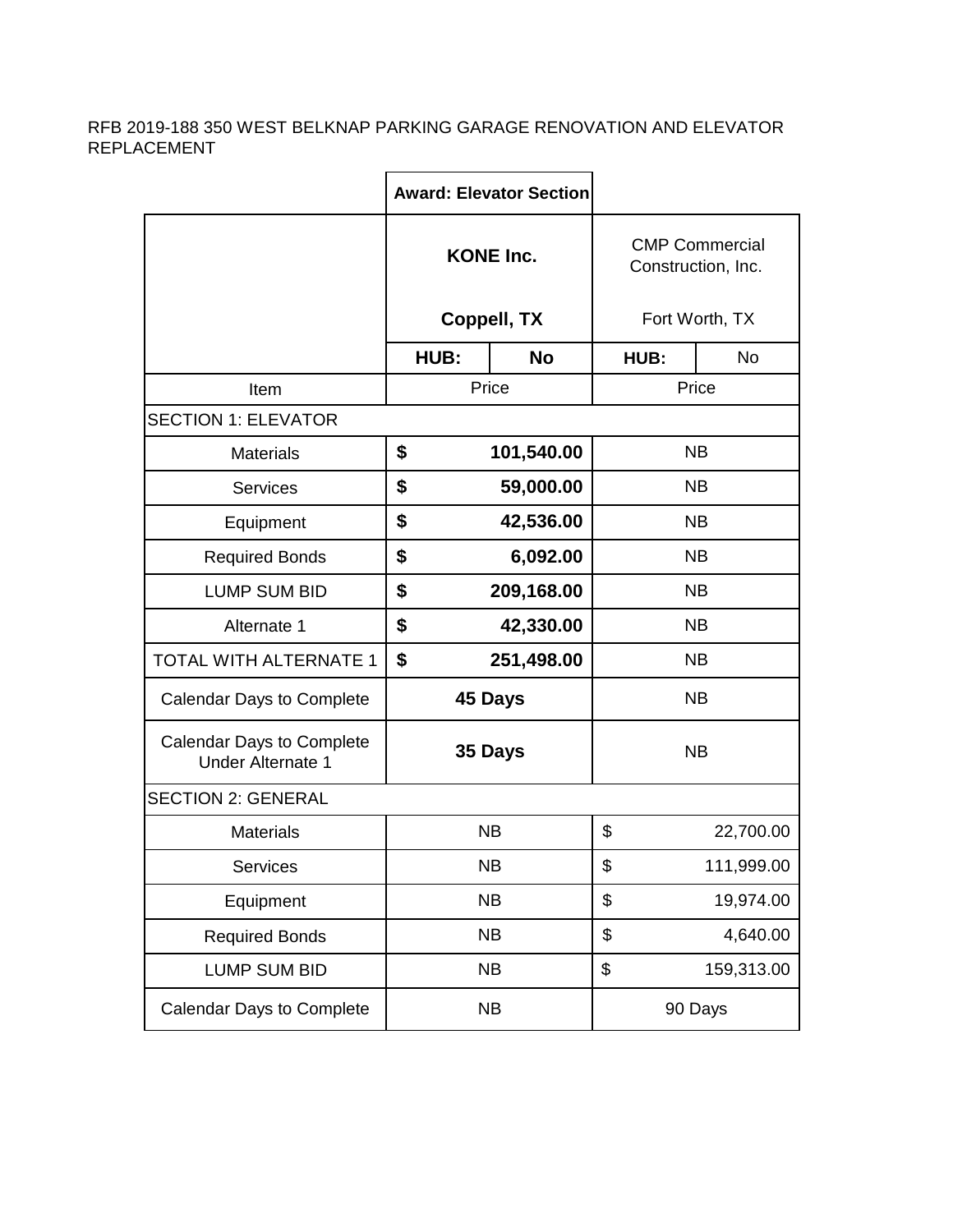## RFB 2019-188 350 WEST BELKNAP PARKING GARAGE RENOVATION AND ELEVATOR REPLACEMENT

|                                                              | <b>THYSSENKRUPP</b><br><b>ELEVATOR</b> |                       | Sawyers Construction,<br>Inc. |                  |           |  |  |  |
|--------------------------------------------------------------|----------------------------------------|-----------------------|-------------------------------|------------------|-----------|--|--|--|
|                                                              | Fort Worth, TX                         |                       | <b>Grand Prairie, TX</b>      |                  |           |  |  |  |
|                                                              |                                        | HUB:                  | <b>No</b>                     | HUB:             | <b>No</b> |  |  |  |
| Item                                                         | Price                                  |                       | Price                         |                  |           |  |  |  |
| <b>SECTION 1: ELEVATOR</b>                                   |                                        |                       |                               |                  |           |  |  |  |
| <b>Materials</b>                                             | \$                                     | 139,710.00            |                               | <b>NB</b>        |           |  |  |  |
| <b>Services</b>                                              | \$                                     | 277,505.00            |                               | <b>NB</b>        |           |  |  |  |
| Equipment                                                    | \$                                     | <b>NB</b>             |                               |                  |           |  |  |  |
| <b>Required Bonds</b>                                        | \$                                     |                       | 2,085.00                      | <b>NB</b>        |           |  |  |  |
| <b>LUMP SUM BID</b>                                          | \$                                     |                       | 419,300.00                    | <b>NB</b>        |           |  |  |  |
| Alternate 1                                                  | \$                                     |                       | 64,400.00                     | <b>NB</b>        |           |  |  |  |
| TOTAL WITH ALTERNATE 1                                       | \$                                     |                       | 483,700.00                    | <b>NB</b>        |           |  |  |  |
| <b>Calendar Days to Complete</b>                             |                                        | 126 Days<br><b>NB</b> |                               |                  |           |  |  |  |
| <b>Calendar Days to Complete</b><br><b>Under Alternate 1</b> |                                        | 42 Days<br><b>NB</b>  |                               |                  |           |  |  |  |
| <b>SECTION 2: GENERAL</b>                                    |                                        |                       |                               |                  |           |  |  |  |
| <b>Materials</b>                                             |                                        | <b>NB</b>             |                               | \$               | 42,525.00 |  |  |  |
| <b>Services</b>                                              |                                        | <b>NB</b>             |                               | \$<br>140,077.00 |           |  |  |  |
| Equipment                                                    |                                        | <b>NB</b>             |                               | \$               | 22,275.00 |  |  |  |
| <b>Required Bonds</b>                                        |                                        | <b>NB</b>             |                               | \$               | 4,180.00  |  |  |  |
| <b>LUMP SUM BID</b>                                          |                                        | <b>NB</b>             |                               | \$<br>209,057.00 |           |  |  |  |
| <b>Calendar Days to Complete</b>                             |                                        | <b>NB</b>             |                               | 120 Days         |           |  |  |  |